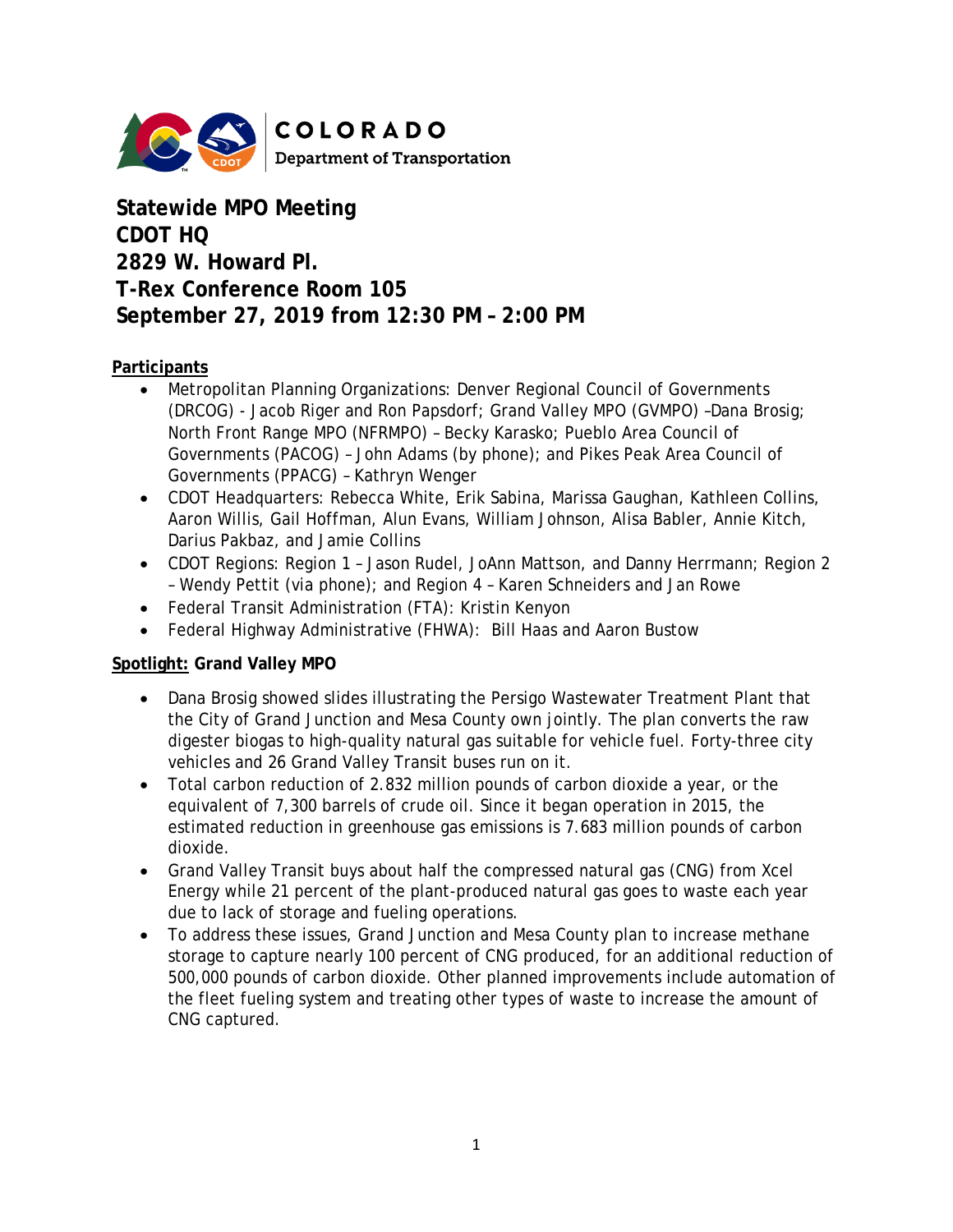### **Performance Measures:**

- **Safety Performance Measures Update** Alisa Babler, CDOT Traffic and Safety Engineer
	- o Alisa discussed what it takes to set safety targets for Colorado by the Aug. 1, 2020 deadline. Safety targets must be set for fatalities, fatality rates, serious injuries, serious injury rate, and non-motorized fatalities and serious injuries. These are the same five measures for FHWA and the National Highway Transportation Safety Administration (NHTSA).
	- o The targets are for five-year averages, with 2016-20 being the target years and 2014-2018 being the baseline. CDOT must meet or show significant progress from the baseline for four of the five measures.
	- o Alisa said if CDOT fails to meet its safety goals, FHWA could restrict its obligation of federal Highway Safety Improvement Program funds. Federal law currently does not provide consequences for MPOs not meeting their safety targets and goals.
	- o Safety goals apply to all roads: local, state, and federal.
	- o MPOs must set their own targets or agree to support CDOT's by February 2020, or 180 days after CDOT establishes its targets.
	- o CDOT faces some data limitations obtaining crash records from law enforcement agencies. It takes about 9 months to get good data. About 90 percent of the crash data comes from law enforcement in 90 days, but it then goes through CDOT's quality assurance/quality control process which takes several months to fully complete.
	- o CDOT does not have a good picture of 2019 crashes yet because it just finished with the 2018 data.
	- o In setting its targets, CDOT considers changes in funding and legislation; growth in population and vehicle miles traveled (VMT); and multiple models.
	- o Proposed CDOT 2019 safety targets are:
		- Fatalities: 618
		- **Fatality Rate: 1.143**
		- Serious Injuries: 3,271
		- Serious Injury Rate: 6.075
		- Non-motorized Users (bicycle, pedestrian etc.) Fatalities and Serious Injuries: 670
- **PM 2 and PM 3 Presentation and Data** Darius Pakbaz, CDOT Performance Data Manager
	- o Darius reviewed calculation procedures for PM 2 (Infrastructure) and PM 3 (System Performance) metrics, the current 4-year targets and current metric results, and the data available in MPO-specific data sheets.
	- o The apparent rapid improvement in level of non-interstate and interstate travel time reliability from 2016 to 2017 is due to FHWA's switch from HERE data to INRIX data. Travel Time Reliability refers not to how quickly a traveler can traverse a highway segment, but how predictable congestion delays are.
	- o For PM 2, CDOT inspects state bridges every other year and pavements annually.
	- o A telephone meeting will be set to discuss CMAQ funding formulas with the MPOs.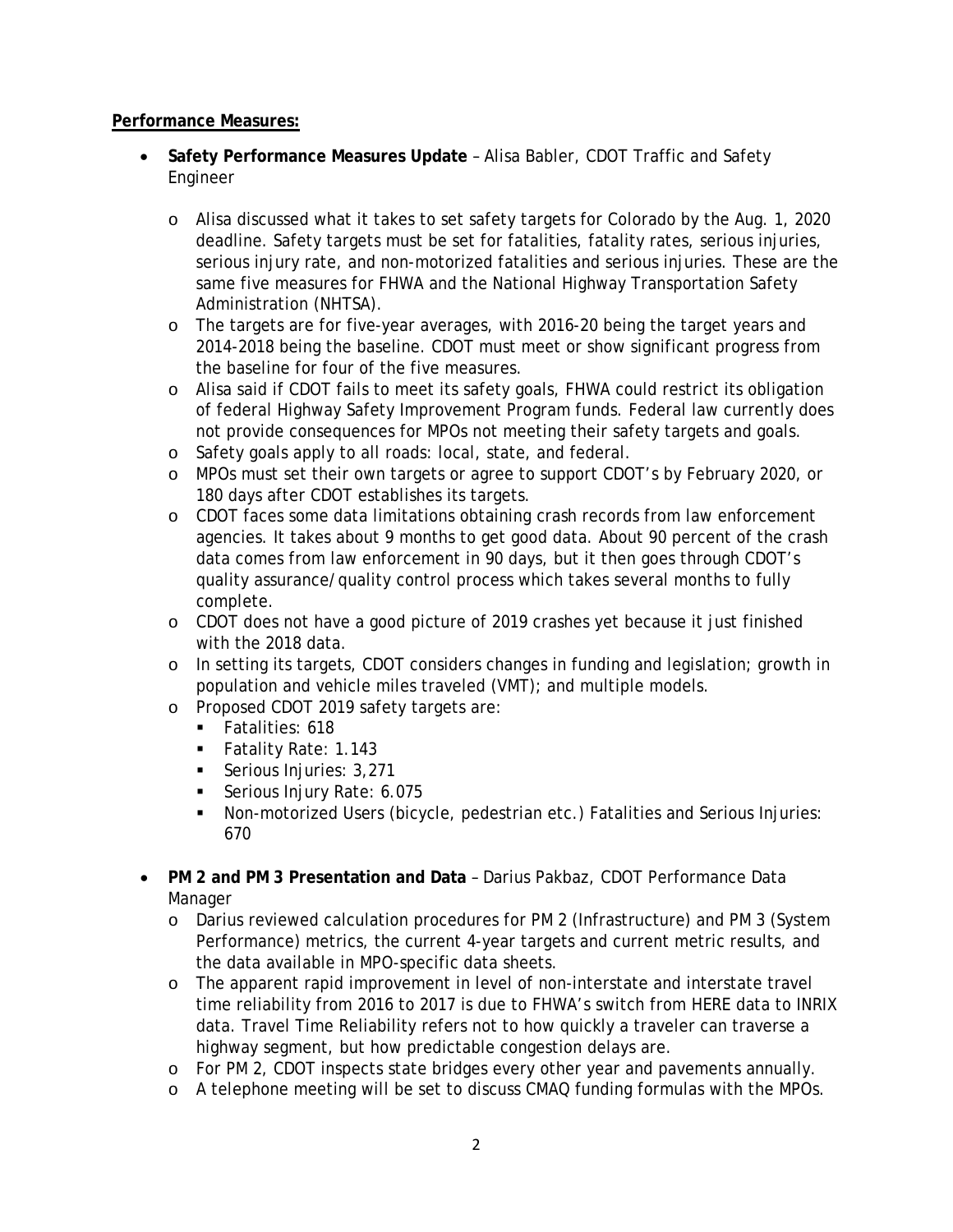- o Next steps are:
	- September-December: Discussions with CDOT senior management on target resets for 4-year targets
	- December: Bring target proposals to CDOT senior leadership for review
	- February-March: Transportation Commission review and adoption of target proposals
	- Feb. 27, 2020: Deadline for MPOs to support CDOT targets or submit their own PM 1 measures for safety.
	- May 20, 2020: CDOT submits its Target Adjustments Set to FHWA
	- Oct. 1, 2020: Mid-Performance Period Report from DOT to FHWA
	- Nov. 15, 2020: Deadline for MPOs to support CDOT targets or submit their own PM 2 and PM 3 measures.

# **Statewide Plan Midpoint Report** – Tim Kirby, CDOT MPB

- Comments on the Statewide Plan Midpoint Report summarizing comments from the rural TPRs and MPO members and the public included these:
	- o Some communities in the report shown within NFR are not.
	- o DRCOG asked how to interpret having safety, transit, bike/pedestrian, roads and congestion as among the transportation concerns. Does it mean people think certain roads are unsafe, that a corridor needs more transit, or what?
	- o DRCOG also said the highest priority transportation trends and issues sections does not help in making choices. Combining road condition with safety does not give either issue its own importance. It is difficult to know if people perceive road conditions as contributing to safety issues, for example.
	- o Marissa Gaughan said the report should also clearly show that certain county meetings took place in certain cities. The report reads as if cities are counties.
	- o Marissa said the MPOs should be receiving the raw data from the outreach efforts. The consultant did not locate the comments to particular corridors as it did for the rural TPRs.

**Funding Programs Update** – Tim Kirby/Marissa Gaughan, CDOT MPB

- **Consolidated Planning Grant Update** Marissa Gaughan
	- o Marissa said the Consolidated Planning Grants agreements were sent to the MPOs. She asked to MPOs to sign and return the agreements as soon as possible.
	- o The current CPG contracts do not expire until the end of the calendar year, ensuring coverage in case the new contracts are not fully signed and executed on Oct. 1, the beginning of the federal fiscal year.
	- o FHWA will sign a letter on Monday approving all the Unified Planning Work Programs (UPWPs) of the MPOs. Kristin Kenyon of FTA asked for a separate transmittal of the UPWPs.
- **Program Distribution Status Update**  Tim Kirby
	- o The Transportation Commission (TC) has approved most of the distribution formulas. The exceptions are Congestion Mitigation and Air Quality (CMAQ), state FASTER Safety, and the Regional Priority Program (RPP).
	- o Tim Kirby said that higher levels of CDOT wanted to see the planning process play out before deciding how to spend and distribute those funds.